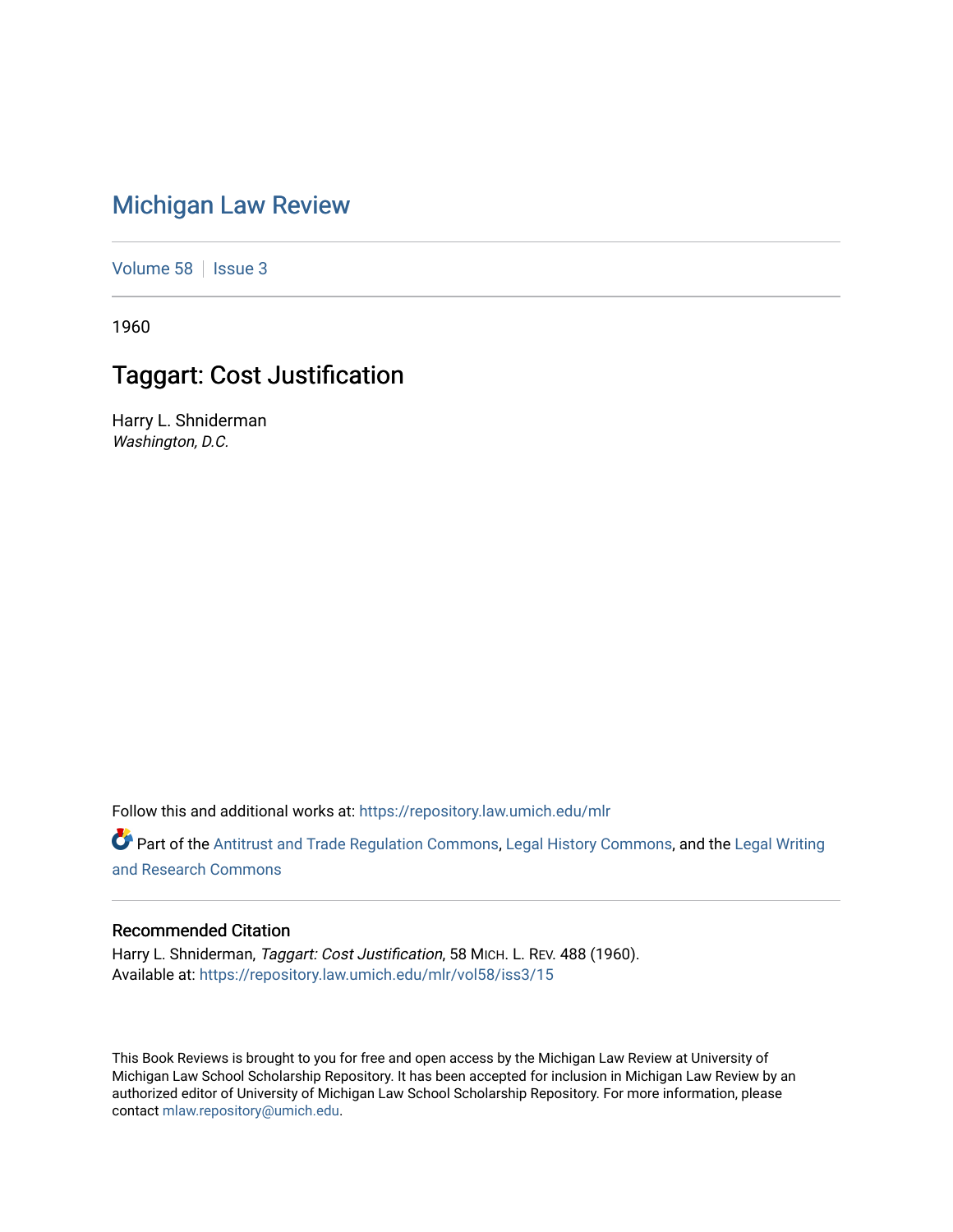## RECENT BOOKS

CosT JusnFICATION. By *Herbert F. Taggart.* Ann Arbor: The University of Michigan, Bureau of Business Research, School of Business Administration. 1959. Pp. xvii, 588. \$12.50.

The growing impact of the Robinson-Patman Act on the business world is now an established trend. The observer may view developments with dismay, or perhaps with a measure of inner satisfaction, but the importance of this statutory amendment to the Clayton Act cannot be gainsaid. One of the mysteries of the act which is only slowly being unraveled is the extent to which sellers can rely on the cost justification proviso of section 2 (a) as a basis for differentiating in prices charged customers. It is with such cost justification that the present volume is concerned.

The volume is an extremely important contribution to the field and is the product of a special comprehensive study by a distinguished accountant and teacher. It analyzes all of the cases that are of public record which have presented cost accounting issues under the statute, and does so from the accountant's point of view. While some might think that accountants would best be served by a study of its pages, in all likelihood the lawyers will find the volume equally helpful as a point of reference. This necessarily is so since, in providing guidance in this difficult area, the functions of attorney and accountant are complementary; neither alone has the full measure of skill and experience to counsel businessmen in what may be vital policy decisions.

Professor Taggart's study is the only compilation of its kind which endeavors to make a complete historical review of the accounting aspects of the cost justification defenses thus far attempted. One of the author's recurrent themes, however, is the difficulty in using any of this learning as precedent, although he obviously is aware that a full appreciation of these cases is valuable in determining the proper scope of an accounting study usually needed to succeed. Of the some twenty-seven cases reviewed, all but three had their origin in Federal Trade Commission proceedings. The thesis of the author-and one not without foundation-is that, the essential ingredient of success before the commission is to convince the agency's staff accountants of the validity of the cost accounting study offered by way of justification of price differences. He feels that in this endeavor the FTC staff will not be bound by what it has approved before, since the accounting techniques employed may be suitable only because of a combination of special circumstances. But to say that the staff will not be bound is not to resolve the value of the precedents, and incidentally the usefulness of the book beyond its recordation of history. What may not be legally binding can nevertheless be persuasive and can create both at the staff and commission levels a climate of reasonableness with respect to sticky points on which controversy may have centered.

Moreover, the cost justification issues under the Robinson-Patman Act which have originated in FTC proceedings have not been subjected to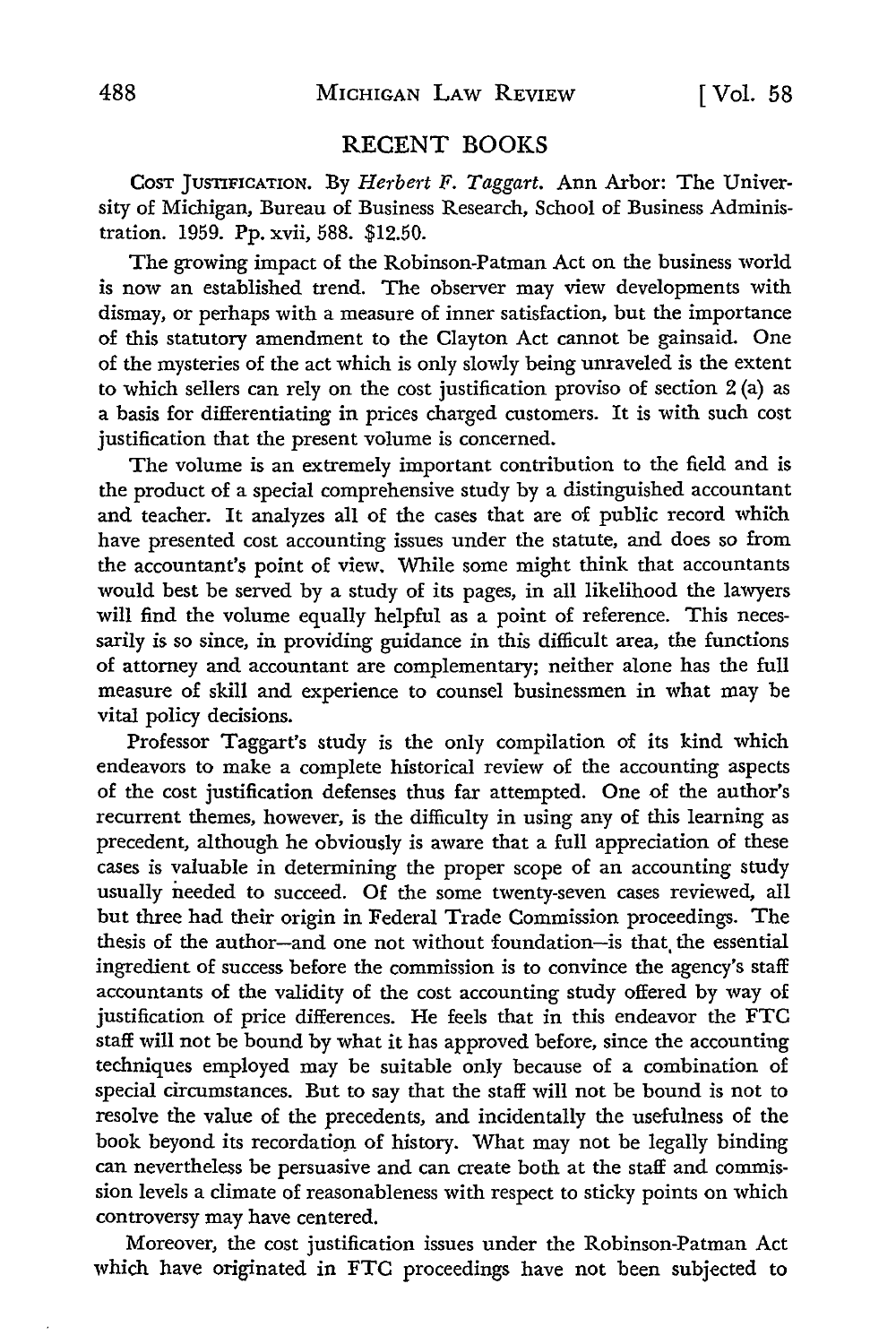extensive scrutiny by the courts. Many of such proceedings have not resulted in appeals, or on appeal have principally been concerned with other issues. Since judges are precedent-minded, any challenge to the administrative decision as having been unduly critical of a "good faith" effort at cost justification must suggest for the judicial tribunal some standard of acceptability as a norm.

One way of partially meeting that burden is by expert testimony. But, assuming equally strong and skilled accounting opinions on either side of the controversy, where else can light be found? One source is the Report to the Federal Trade Commission of its Advisory Committee on Cost Justification, filed in February, 1956, the chairman of which has authored the present volume.\* However, this Report, which is set forth in full as an appendix to the volume, has neither been approved nor disapproved by the commission. Another source is the body of precedent which expresses administrative practice since passage of the act in 1936. The aptness of the precedent cited must be evaluated, but the desirability of having some source of experience to look to cannot be discarded.

Whether we wish or not, however, a continued body of precedent of this sort is not apt to emanate from future FTC proceedings. The reason for that is the growing practice of receiving accounting studies *in camera*  because of their confidential nature. The respondent's counsel is not endeavoring to add to the general fund of knowledge-he is trying to win a case without exposing the intimate details of his client's business for general observation. The commission counsel are appreciative of the sensitive nature of such data and generally agree that exhibits may be offered under seal, or that only controversial portions of the study need be offered at all. One may even surmise that the agency staff derive some comfort in not having placed on record accounting techniques and elections which they have approved, but which may complicate their lives in future proceedings. With this tendency to dry up future pragmatic demonstrations of what will or will not "wash" at the commission, all the practitioner can do is relish what material is already at hand.

Professor Taggart's volume, while focusing on accounting matters, necessarily occasionally wanders into questions of law. This has produced surprisingly few inaccuracies. The author's basic feeling is that legal procedures are not the best way to resolve disputes as to proper cost accounting. This is of course the fundamental reason why consultation with FTC accountants should not be shut off even in cases which are actively being litigated. After a period of agency hesitancy, this apparently coincides with current FTC thinking. But in an imperfect world, occasions will continue to arise when the ultimate resolution of cost justification issues will be for the commission and the courts. Here the ultimate decision must be by lawyers and not by accountants, unless the deciding tribunal abdicates its  $\Xi$ 

<sup>•</sup> For a detailed commentary on this Report, see Shniderman, "Cost Justification Under the Robinson-Patman Act: the FTC Advisory Committee's Report," 25 UNIV. CIN. L. REv. 389 (1956).